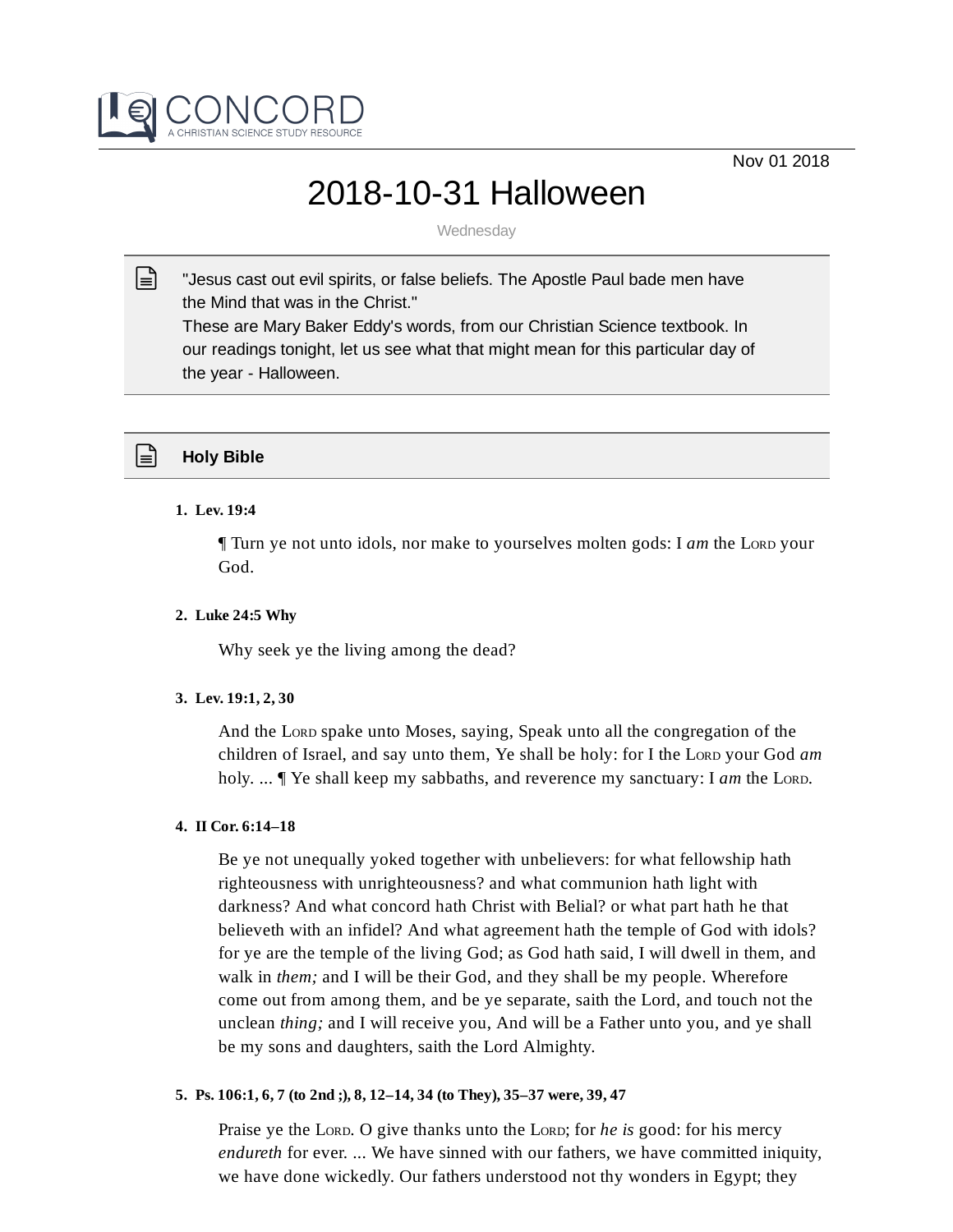remembered not the multitude of thy mercies; ... Nevertheless he saved them for his name's sake, that he might make his mighty power to be known. ... Then believed they his words; they sang his praise. They soon forgat his works; they waited not for his counsel: But lusted exceedingly in the wilderness, and tempted God in the desert. ... They ... were mingled among the heathen, and learned their works. And they served their idols: which were a snare unto them. Yea, they sacrificed their sons and their daughters unto devils, ... Thus were they defiled with their own works, and went a-whoring with their own inventions. ... Save us, O LORD our God, and gather us from among the heathen, to give thanks unto thy holy name, *and* to triumph in thy praise.

#### **6. Deut. 18:9–13**

¶ When thou art come into the land which the LORD thy God giveth thee, thou shalt not learn to do after the abominations of those nations. There shall not be found among you *any one* that maketh his son or his daughter to pass through the fire, *or* that useth divination, *or* an observer of times, or an enchanter, or a witch, Or a charmer, or a consulter with familiar spirits, or a wizard, or a necromancer. For all that do these things *are* an abomination unto the LORD: and because of these abominations the LORD thy God doth drive them out from before thee. Thou shalt be perfect with the LORD thy God.

### **7. James 3:13, 17 the, 18 ; 4:4–8, 10**

Who *is* a wise man and endued with knowledge among you? let him shew out of a good conversation his works with meekness of wisdom. ... the wisdom that is from above is first pure, then peaceable, gentle, *and* easy to be entreated, full of mercy and good fruits, without partiality, and without hypocrisy. And the fruit of righteousness is sown in peace of them that make peace. ... Ye adulterers and adulteresses, know ye not that the friendship of the world is enmity with God? whosoever therefore will be a friend of the world is the enemy of God. Do ye think that the scripture saith in vain, The spirit that dwelleth in us lusteth to envy? But he giveth more grace. Wherefore he saith, God resisteth the proud, but giveth grace unto the humble. Submit yourselves therefore to God. Resist the devil, and he will flee from you. Draw nigh to God, and he will draw nigh to you. Cleanse *your* hands, *ye* sinners; and purify *your* hearts, *ye* double-minded. ... Humble yourselves in the sight of the Lord, and he shall lift you up.

## **8. Gal. 5:1, 5, 6–8 faith, 13 brethren, 15–19 if (to ;), 20 (to 3rd ,), 21–25**

Stand fast therefore in the liberty wherewith Christ hath made us free, and be not entangled again with the yoke of bondage. ... For we through the Spirit wait for the hope of righteousness by faith. ... faith which worketh by love. Ye did run well; who did hinder you that ye should not obey the truth? This persuasion *cometh* not of him that calleth you. ... brethren, ye have been called unto liberty; only *use* not liberty for an occasion to the flesh, but by love serve one another. ... if ye bite and devour one another, take heed that ye be not consumed one of another. *This* I say then, Walk in the Spirit, and ye shall not fulfil the lust of the flesh. For the flesh lusteth against the Spirit, and the Spirit against the flesh: and these are contrary the one to the other: so that ye cannot do the things that ye would. But if ye be led of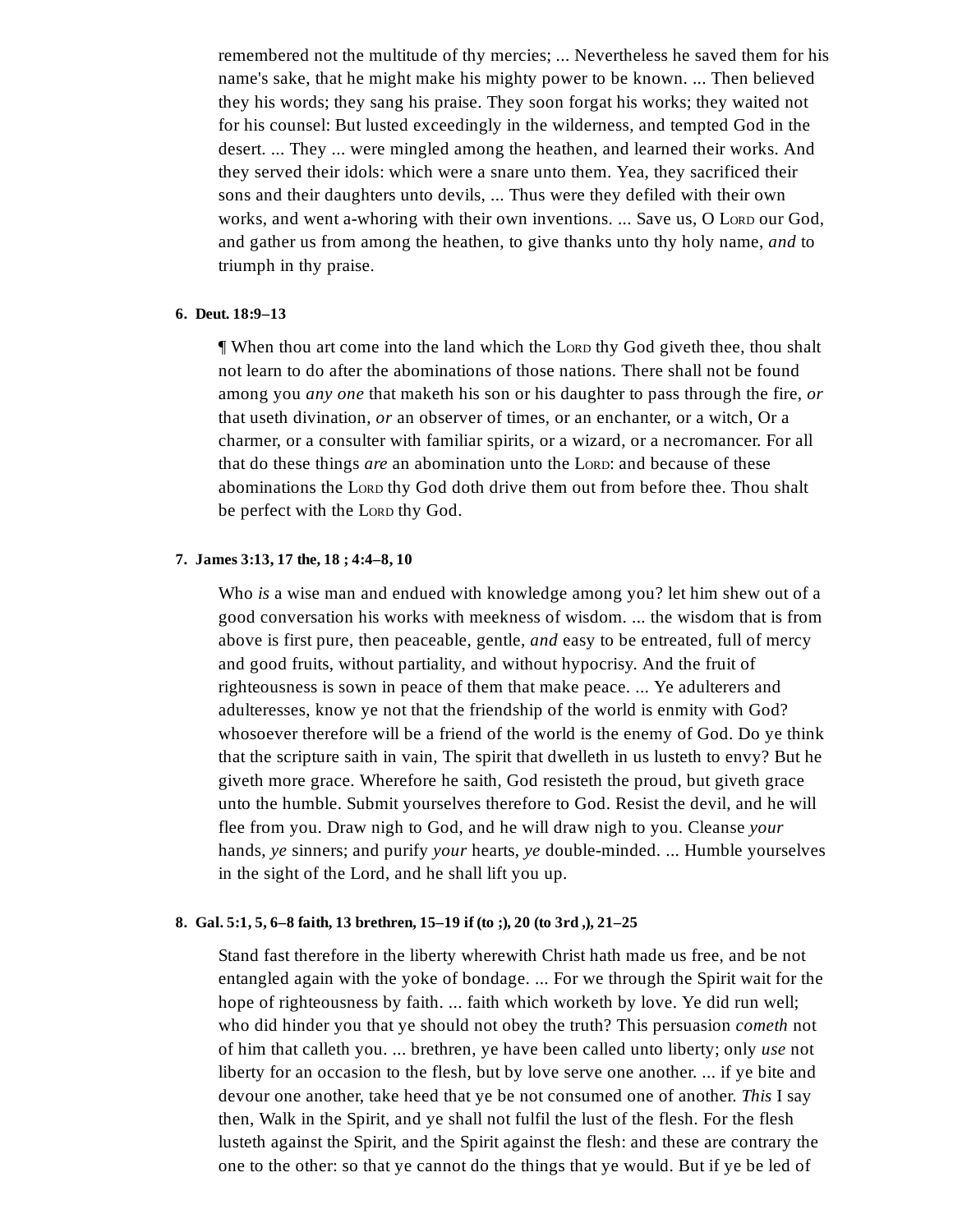the Spirit, ye are not under the law. Now the works of the flesh are manifest, which are *these;* ... Idolatry, witchcraft, hatred, ... Envyings, murders, drunkenness, revellings, and such like: of the which I tell you before, as I have also told *you* in time past, that they which do such things shall not inherit the kingdom of God. But the fruit of the Spirit is love, joy, peace, longsuffering, gentleness, goodness, faith, Meekness, temperance: against such there is no law. And they that are Christ's have crucified the flesh with the affections and lusts. If we live in the Spirit, let us also walk in the Spirit.

#### **9. Eph. 6:10–13 my**

my brethren, be strong in the Lord, and in the power of his might. Put on the whole armour of God, that ye may be able to stand against the wiles of the devil. For we wrestle not against flesh and blood, but against principalities, against powers, against the rulers of the darkness of this world, against spiritual wickedness in high *places*. Wherefore take unto you the whole armour of God, that ye may be able to withstand in the evil day, and having done all, to stand.

## **Science and Health**

## **1. SH 330:19 God, 25 The**

God is what the Scriptures declare Him to be, — Life, Truth, Love. Spirit is divine Principle, and divine Principle is Love, and Love is Mind, and Mind is not both good and bad, for God is Mind; therefore there is in reality one Mind only, because there is one God. ... The notion that both evil and good are real is a delusion of material sense, which Science annihilates. Evil is nothing, no thing, mind, nor power. As manifested by mankind it stands for a lie, nothing claiming to be something, — for lust, dishonesty, selfishness, envy, hypocrisy, slander, hate, theft, adultery, murder, dementia, insanity, inanity, devil, hell, with all the etceteras that word includes. The deific definitions Evil obsolete

#### **2. SH 19:29**

Jesus urged the commandment, "Thou shalt have no other gods before me," which may be rendered: Thou shalt have no belief of Life as mortal; thou shalt not know evil, for there is one Life, — even God, good. He rendered "unto Cæsar the things which are Cæsar's; and unto God the things that are God's." He at last paid no homage to forms of doctrine or to theories of man, but acted and spake as he was moved, not by spirits but by Spirit. Jesus' sinless career

#### **3. SH 70:5–7, 9; 71:1**

Whatever is false or sinful can never enter the atmosphere of Spirit. There is but one Spirit. ... The supposition that corporeal beings are spirits, or that there are good and evil spirits, is a mistake. ... Nothing is real and eternal, — nothing is Spirit, — but God and His idea. Evil has no reality. It is neither person, place, nor thing, but is simply a belief, an illusion of material sense. The infinite one Spirit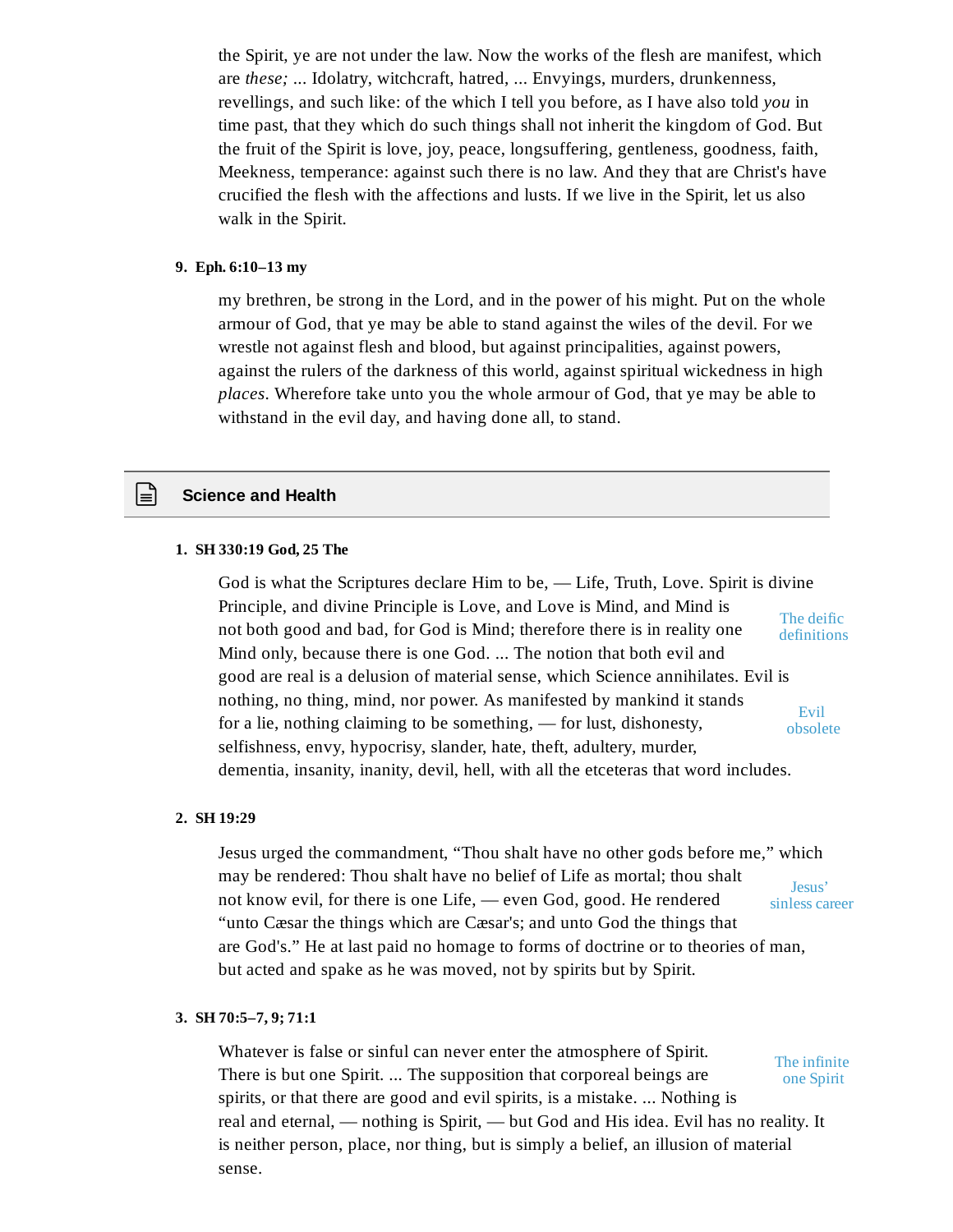#### **4. SH 93:21–30**

The belief that Spirit is finite as well as infinite has darkened all history. In Christian Science, Spirit, as a proper noun, is the name of the Supreme Being. It means quantity and quality, and applies exclusively to God. The modifying derivatives of the word *spirit* refer only to quality, not to God. Man is spiritual. He is not God, Spirit. If man were Spirit, then men would be spirits, gods. Finite spirit would be mortal, and this is the error embodied in the belief that the infinite can be contained in the finite. **Derivatives** ofspirit

## **5. SH 469:13–30 The; 470:5–16 (to 1st .)**

The exterminator of error is the great truth that God, good, is the *only* Mind, and that the supposititious opposite of infinite Mind — called *devil* or evil — is not Mind, is not Truth, but error, without intelligence or reality. There can be but one Mind, because there is but one God; and if mortals claimed no other Mind and accepted no other, sin would be unknown. We can have but one Mind, if that one is infinite. We bury the sense of infinitude, when we admit that, although God is infinite, evil has a place in this infinity, for evil can have no place, where all space is filled with God. We lose the high signification of omnipotence, when after admitting that God, or good, is omnipresent and has allpower, we still believe there is another power, named *evil.* This belief that there is more than one mind is as pernicious to divine theology as are ancient mythology and pagan idolatry. ... The supposed existence of more than one mind was the basic error of idolatry. This error assumed the loss of spiritual power, the loss of the spiritual presence of Life as infinite Truth without an unlikeness, and the loss of Love as ever present and universal. Divine Science explains the abstract statement that there is one Mind by the following self-evident proposition: If God, or good, is real, then evil, the unlikeness of God, is unreal. And evil can only seem to be real by giving reality to the unreal. True sense of infinitude The sole governor The divine standard of perfection

#### **6. SH 352:12–32**

Would a mother say to her child, who is frightened at imaginary ghosts and sick in consequence of the fear: "I know that ghosts are real. They exist, and are to be feared; but you must not be afraid of them"? Children, like adults, *ought* to fear a reality which can harm them and which they do not understand, for at any moment they may become its helpless victims; but instead of increasing children's fears by declaring ghosts to be real, merciless, and powerful, thus watering the very roots of childish timidity, children should be assured that their fears are groundless, that ghosts are not realities, but traditional beliefs, erroneous and man-made. In short, children should be told not to believe in ghosts, because there are no such things. If belief in their reality is destroyed, terror of ghosts will depart and health be restored. The objects of alarm will then vanish into nothingness, no longer seeming worthy of fear or honor. To accomplish a good result, it is certainly not irrational to tell the truth about ghosts. **Ghosts** not realities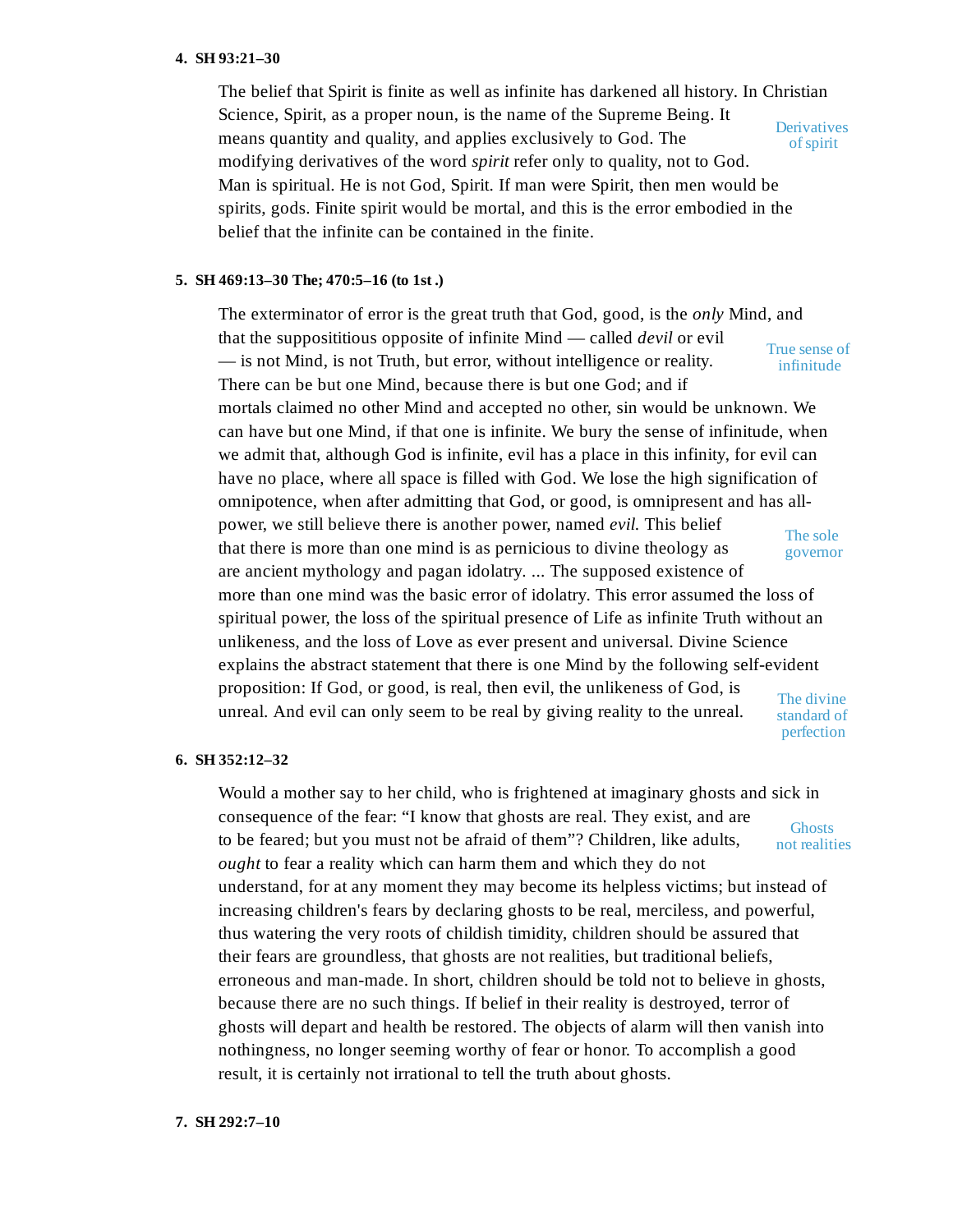Truth will be to us "the resurrection and the life" only as it destroys all error and the belief that Mind, the only immortality of man, can be fettered by the body, and Life be controlled by death.

Primitive error

# **8. SH 351:16-21**

We cannot bring out the practical proof of Christianity, which Jesus required, while error seems as potent and real to us as Truth, and while we make a personal devil and an anthropomorphic God our starting-points, — especially if we consider Satan as a being coequal in power with Deity, if not superior to Him. Fatal premises

## **9. SH 554:24–26 Jesus**

Jesus never intimated that God made a devil, but he did say, "Ye are of your father, the devil."

# **10. SH 480:19 Again**

Again, God, or good, never made man capable of sin. It is the opposite of good that is, evil — which seems to make men capable of wrong-doing. Hence, evil is but an illusion, and it has no real basis. Evil is a false belief. God is not its author. The supposititious parent of evil is a lie. Evil non-existent

# **11. SH 183:14**

Truth never made error necessary, nor devised a law to perpetuate error.

## **12. SH 43:32 Truth**

Truth and Life must seal the victory over error and death, before the thorns can be laid aside for a crown, the benediction follow, "Well done, good and faithful servant," and the supremacy of Spirit be demonstrated.

## **13. SH 392:24 Stand (only)**

Stand porter at the door of thought.

# **Hymns**

## **1. Hymn. 32:1-5**

Brood o'er us with Thy shelt'ring wing, / 'Neath which our spirits blend / Like brother birds, that soar and sing, / And on the same branch bend. / The arrow that doth wound the dove / Darts not from those who watch and love. / / If thou the bending reed wouldst break / By thought or word unkind, / Pray that his spirit you partake, / Who loved and healed mankind: / Seek holy thoughts and heavenly strain, / That make men one in love remain. / / Learn, too, that wisdom's rod is given / For faith to kiss, and know; / That greetings glorious from high heaven, / Whence joys supernal flow, / Come from that Love, divinely near, / Which chastens